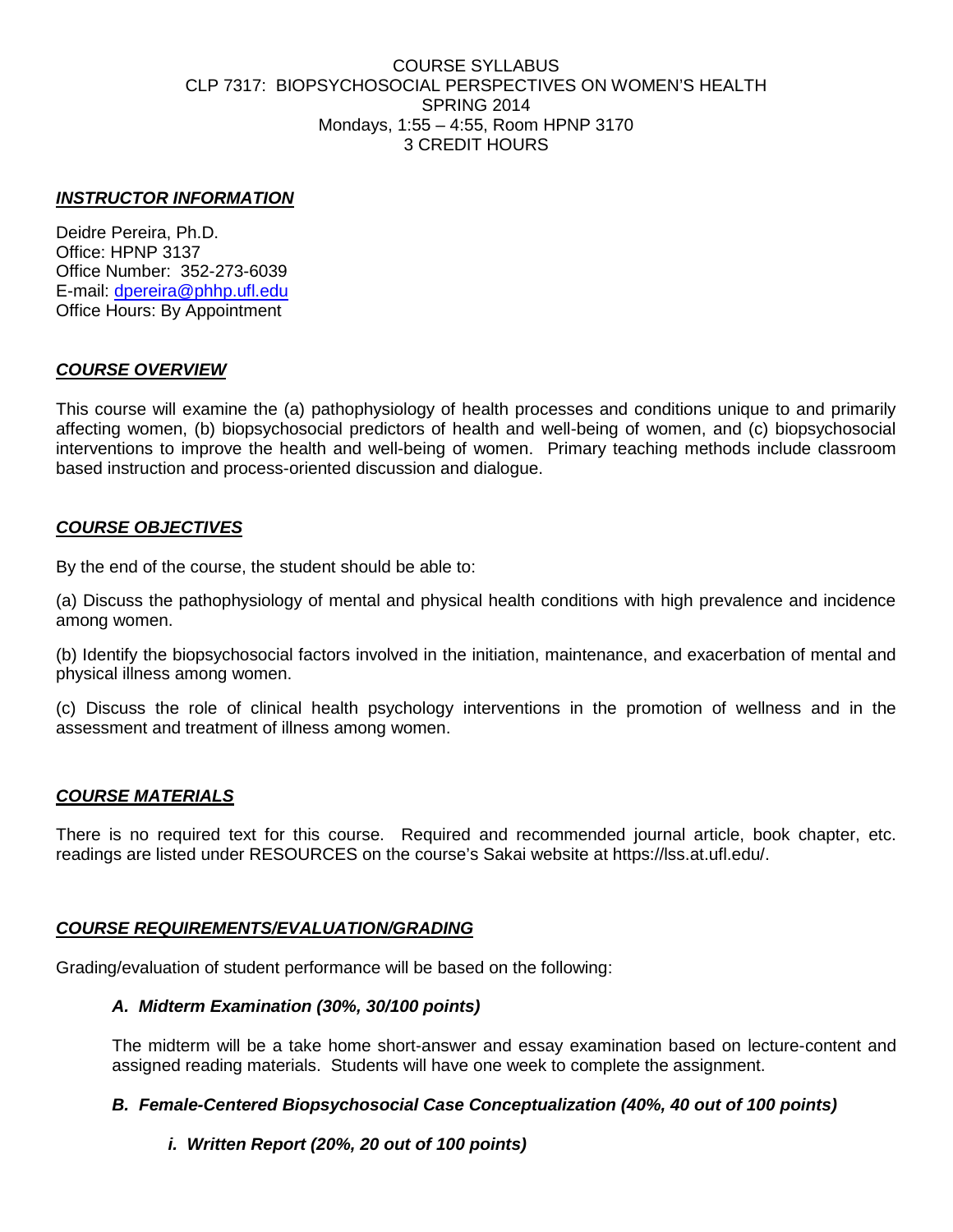# *ii. Oral Presentation (20%, 20 out of 100 points)*

Students will develop a comprehensive, biopsychosocial case conceptualization for a female patient in the Psychology Clinic who is being seen for psychosocial/behavioral issues related to a *significant* physical health concern that is life-limiting or involves significant quality of life impairments (e.g., diabetes, sickle cell disease, cancer, cardiovascular disease, epilepsy, transplant). Students are strongly encouraged to select a patient that they are currently treating in the Psychology Clinic (with their supervisor's written permission). Students who are not currently treating any female patients should speak with Dr. Pereira as soon as possible to arrange shadowing the treatment of a female patient on Dr. Pereira's service for the purposes of this assignment. Students will be required to provide a brief written description of a patient (with their supervisor's written permission to use this case for this assignment) for approval early in the semester. The case conceptualization should be written in the following format:

*Presenting Problem History of the Presenting Problem Psychosocial History Medical History Psychiatric History Family Medical History Family Psychiatric History Case Conceptualization Diagnostic Impressions Treatment Plan/Recommendations Prognosis*

The *Case Conceptualization* section must consider all of the relevant female-specific biological, psychological, social, and cultural factors in the etiology, presentation, maintenance, and treatment of the psychological and physical health issues. The various content of this section must be referenced using empirically-based research articles. Students will submit a draft of their case conceptualization, receive feedback from Dr. Pereira, and then submit a final version, which will be graded. Students will then present their patient and case conceptualization to the class. Presentations will last 30 minutes (20 minutes for the presentation itself, 10 minutes for questions). Criteria that will be used for grading case conceptualization are posted as a separate document on the course website.

#### *C. Student-led journal article discussion (10%, 10 out of 100 points) and written review (10%, 10 out of 100 points) (Total 20%, 20 out of 100 points)*

Revised: 12/9/2013 Each student will select a recently published empirical journal article on a topic related to women's health. He/she will provide a pdf of the article to Dr. Pereira and the class at least one week prior to his/her assigned discussion date. On his/her assigned discussion date, he/she will facilitate a classbased discussion and critical analysis of the research described in the article, including its background/significance, methodology, results, and implications. The expected length of this discussion is approximately 20 minutes but may be slightly shorter or longer. The student will be graded on his/her understanding of the article under review as well as his/her ability to stimulate and facilitate a critical dialogue on the article. Then, the student will submit a written review of the manuscript within one week of their presentation. The review should be no more than 2 pages, singlespaced, using 11 pt. Arial font, 0.5" margins. The review should be written as if it were a review of an initial manuscript submission to a journal (see course website for review criteria). The review will be graded on the breadth and depth of coverage of relevant review criteria and the process by which strengths/weaknesses are communicated. Students should approach this review with the following questions in mind: What does this article communicate about women? To what extent does this research advance the health and well-being of women? How clinically significant is this research to women? Students should make sure that their review is approached from a female-centered perspective – i.e., the review should not focus solely on weaknesses in statistical procedures, unless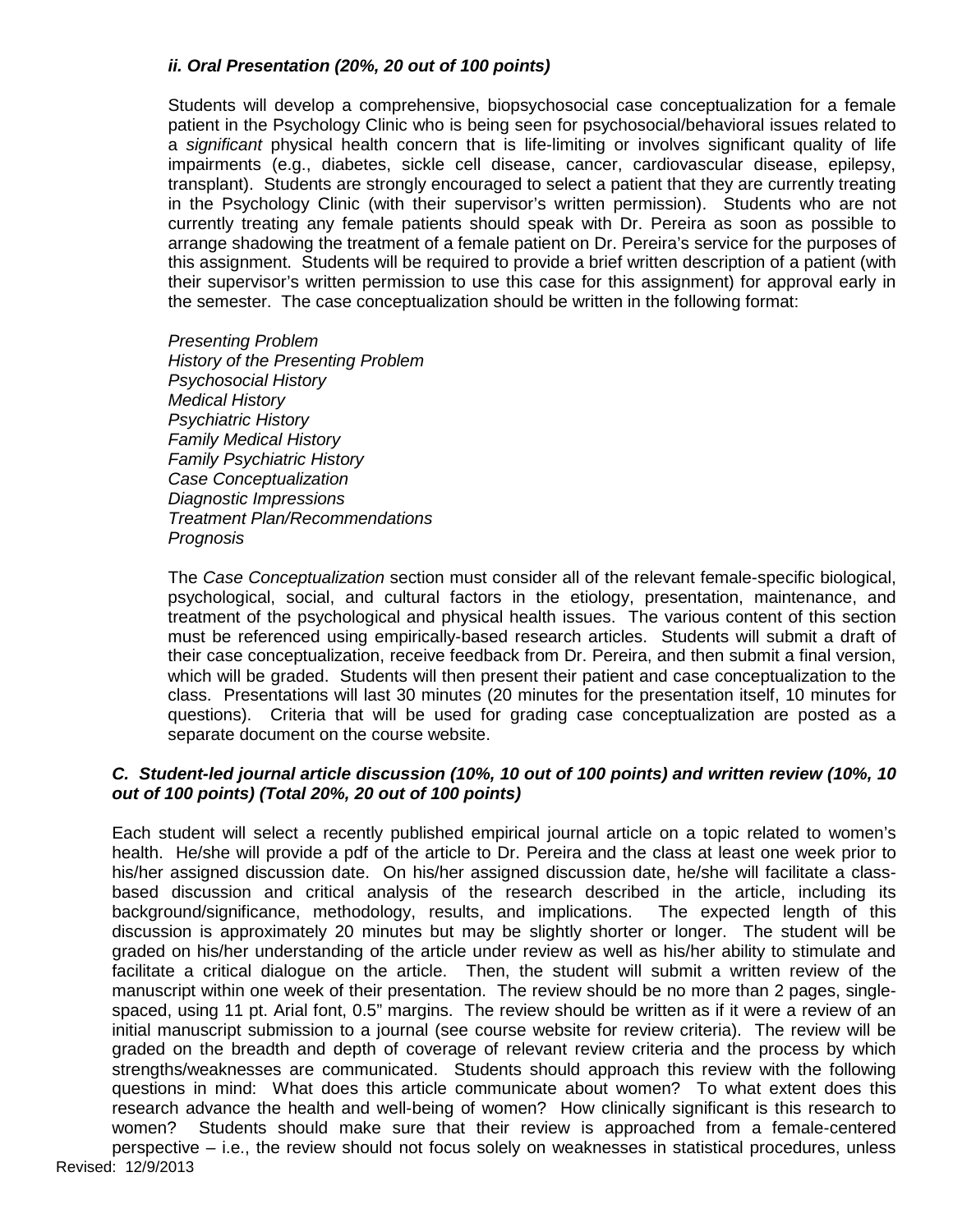this has major implications on how the article may/may not influence the field of women's health research.

# *D. Class participation (10%, 10 out of 100 points)*

Students are expected to participate in class discussions in a meaningful way during every class.

Please see below for the percentage to letter grade conversion:

| Percentage<br>or points<br>earned in<br>class | $93% -$<br>100% | $90\%$ -<br>92% | $87% -$<br>89% | $83% -$<br>86% | $80% -$<br>82% | 77%-<br>79% | <b>73%-</b><br>76% | 70%-<br>72% | $67% -$<br>69% | $63% -$<br>66% | $60\%$ -<br>62% | <b>Below</b><br>60% |
|-----------------------------------------------|-----------------|-----------------|----------------|----------------|----------------|-------------|--------------------|-------------|----------------|----------------|-----------------|---------------------|
| Letter<br>Grade<br>equivalent                 | Α               | A-              | B+             | B              | B-             | $C+$        | C                  | C-          | D+             | D              | D-              | Е                   |

Please see below for the letter grade to grade point conversion:

| Letter<br>Grade        |                    | А-   | $B+$ | Ð   | <b>B-</b> | $C+$ | $\sim$<br>ັ | $C-$ | D+  |              | -ע   | Е   | <b>WF</b> |     | <b>NG</b> | S-  |
|------------------------|--------------------|------|------|-----|-----------|------|-------------|------|-----|--------------|------|-----|-----------|-----|-----------|-----|
| Grade<br><b>Points</b> | $\cap$<br>4<br>t.U | 3.67 | 3.33 | 3.0 | 2.67      | 2.33 | 2.J         | .67  | .33 | $\sim$<br>.v | 0.67 | 0.0 | 0.0       | 0.0 | 0.0       | 0.0 |

For greater detail on the meaning of letter grades and university policies related to them, see the Registrar's Grade Policy regulations at:

<http://catalog.ufl.edu/ugrad/current/regulations/info/grades.aspx>

## *TOPICAL OUTLINE*

| Week                     | 1/6/2013                           | <b>Course Overview</b>                                       | Definition of women's health<br>Overview of women's health<br>Sex, gender, and health                                                                                                     |
|--------------------------|------------------------------------|--------------------------------------------------------------|-------------------------------------------------------------------------------------------------------------------------------------------------------------------------------------------|
| Weeks<br>$2 - 4$         | 1/13/2013<br>1/27/2013<br>2/3/2013 | <b>Women's Mental Health</b>                                 | Anxiety disorders and trauma<br>Personality disorders<br>Substance dependence<br>Mood disorders<br>Premenstrual syndrome and premenstrual dysphoric<br>disorder<br><b>Sleep Disorders</b> |
| <b>Weeks</b><br>$5 - 6$  | 2/10/2013<br>2/17/2013             | Sexual and<br><b>Reproductive Health</b>                     | <b>Sexual Dysfunction</b><br>Infertility                                                                                                                                                  |
| <b>Weeks</b><br>$7 - 8$  | 2/24/2013<br>3/10/2013             | <b>Chronic Disease</b>                                       | Cardiovascular Disease<br>Autoimmune Disease                                                                                                                                              |
| <b>Weeks</b><br>$9 - 10$ | 3/17/2013<br>3/24/2013             | <b>Life Limiting Disease</b>                                 | Human Immunodeficiency Virus (HIV)<br>Cancer<br>Women at the End-of-Life                                                                                                                  |
| Week<br>11               | 3/31/2013                          | Pain and Poorly<br><b>Understood Disorders</b>               | Fibromyalgia                                                                                                                                                                              |
| <b>Week</b><br>12        | 4/7/2013                           | Social and<br><b>Environmental Well-</b><br>Being and Health | Caregiving and Physical Health                                                                                                                                                            |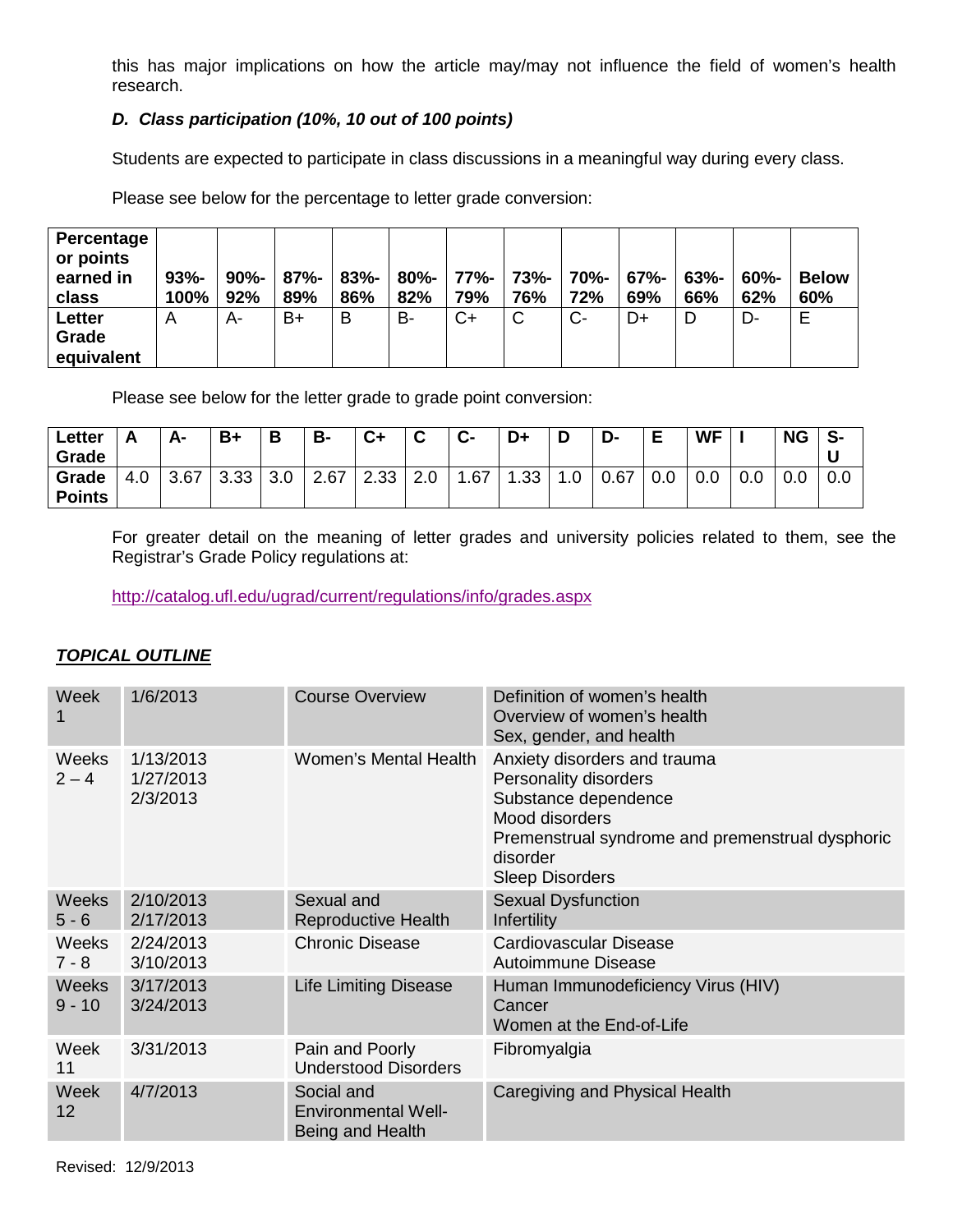| Week<br>13 | 4/14/2013 | Interventions that Work<br>for Women | Cognitive-Behavioral Therapy<br>Interpersonal Therapy<br><b>Relational/Cultural Therapy</b><br><b>Feminist Therapy</b> |
|------------|-----------|--------------------------------------|------------------------------------------------------------------------------------------------------------------------|
| Week<br>14 | 4/21/2013 | <b>STUDENT PRESENTATIONS</b>         |                                                                                                                        |

## *STATEMENT OF UNIVERSITY'S HONESTY POLICY (CHEATING AND USE OF COPYRIGHTED MATERIALS)*

UF students are bound by The Honor Pledge which states,

## *We, the members of the University of Florida community, pledge to hold ourselves and our peers to the highest standards of honesty and integrity by abiding by the Honor Code.*

On all work submitted for credit by students at the University of Florida, the following pledge is either required or implied:

# *On my honor, I have neither given nor received unauthorized aid in doing this assignment.*

The Honor Code [\(http://www.dso.ufl.edu/sccr/process/student-conduct-honor-code/\)](http://www.dso.ufl.edu/sccr/process/student-conduct-honor-code/) specifies a number of behaviors that are in violation of this code and the possible sanctions. Furthermore, you are obligated to report any condition that facilitates academic misconduct to appropriate personnel. If you have any questions or concerns, please consult with the instructor or TAs in this class."

# *POLICY RELATED TO CLASS ATTENDANCE*

Class attendance is strongly encouraged, as participation is 10% of your total grade. However, it is recognized that some students will be absent from classes in January due to internship interviews. Students will not be penalized for these absences. If you are unable to attend class for any additional reason, it is advised that you notify Dr. Pereira by email or phone prior to class.

## *POLICY RELATED TO MAKE-UP EXAMS, EXTENSIONS, OR OTHER WORK*

Make-ups and/or deadline extensions will be considered on a case-by-case basis for students experiencing extreme emergencies, such as a personal or family health emergency. There will be no opportunities for extra credit in this course.

# *ACCOMODATIONS FOR STUDENTS WITH DISABILITIES*

Students requiring classroom accommodation because of a disability must first register with the Dean of Students Office [\(http://www.dso.ufl.edu/\)](http://www.dso.ufl.edu/). The Dean of Students Office will provide documentation to you, which you then give to the instructor when requesting accommodation. The College is committed to providing reasonable accommodations to assist students in their coursework.

## *COUNSELING AND STUDENT HEALTH*

Students may occasionally have personal issues that arise in the course of pursuing higher education or that may interfere with their academic performance. If you find yourself facing problems affecting your coursework,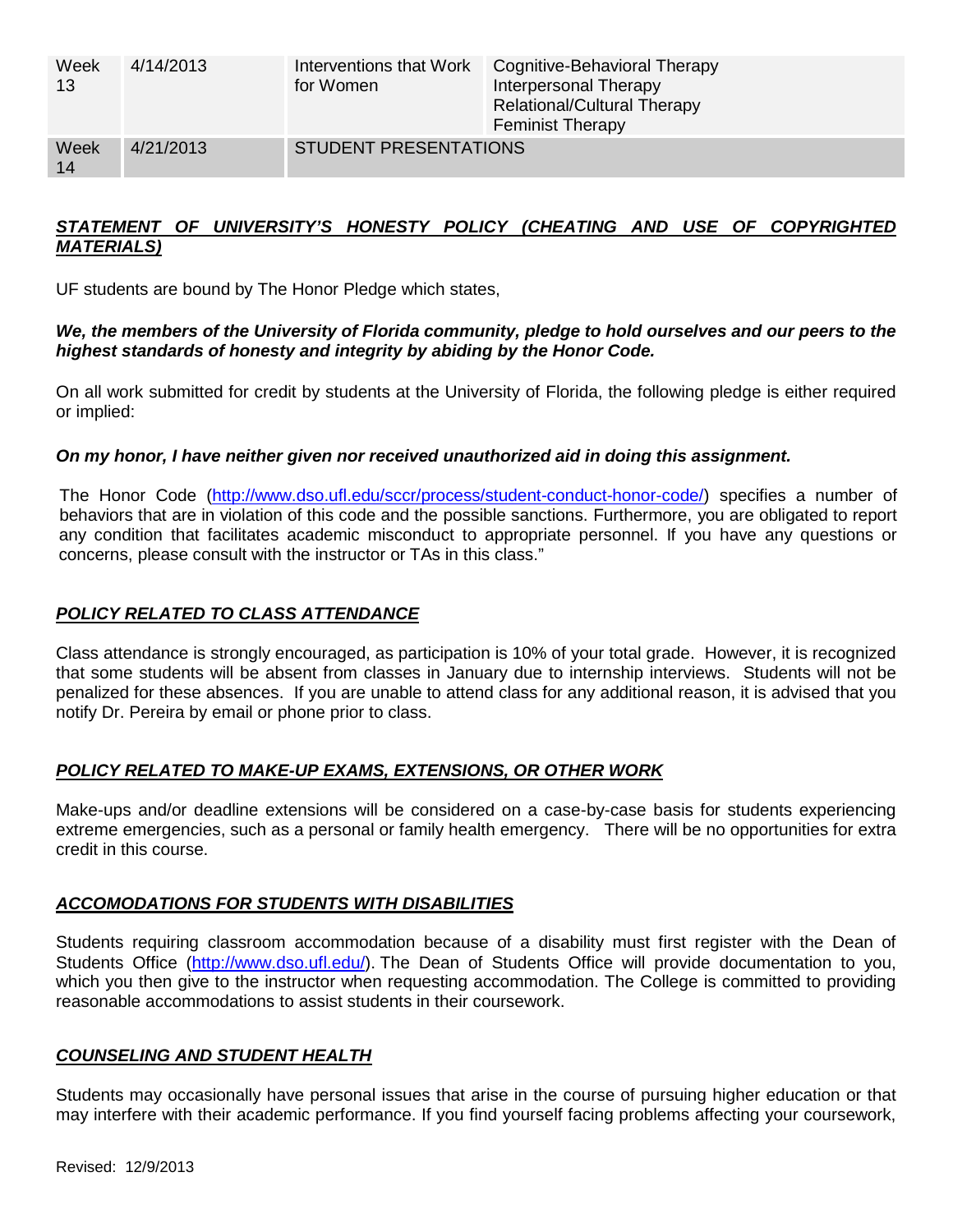you are encouraged to talk with an instructor and to seek confidential assistance at the UF Counseling & Wellness Center, 352-392-1575. Visit their web site for more information: [http://www.counseling.ufl.edu/.](http://www.counseling.ufl.edu/)

The Student Health Care Center at Shands is a satellite clinic of the main Student Health Care Center located on Fletcher Drive on campus. Student Health at Shands offers a variety of clinical services, including primary care, women's health care, immunizations, mental health care, and pharmacy services. The clinic is located on the second floor of the Dental Tower in the Health Science Center. For more information, contact the clinic at 392-0627 or check out the web site at: [www.health.ufl.edu/shcc.](http://www.health.ufl.edu/shcc)

Crisis intervention is always available 24/7 from:

Alachua County Crisis Center:

(352) 264-6789 http://www.alachuacounty.us/DEPTS/CSS/CRISISCENTER/Pages/CrisisCenter.aspx

## *CLASS DEMEANOR EXPECTED BY THE PROFESSOR*

- If you will be late to class, please let Dr. Pereira know in advance, as feasible.
- You may keep your pagers on during class. If you have a clinical urgency or emergency that you need to attend to during class time, please let Dr. Pereira know before you step out of class.
- Cell phones should be set to silent. If you are waiting for a phone call related to an urgent matter, please let Dr. Pereira know in advance.
- Use of smart phones or laptops during class to check email, browse the web, etc, will result in a 1% reduction in participation percentage per episode.

## *ONLINE COURSE EVALUATION PROCESS*

Students are expected to provide feedback on the quality of instruction in this course by completing online evaluations at https://evaluations.ufl.edu. Evaluations are typically open during the last two or three weeks of the semester, but students will be given specific times when they are open. Summary results of these assessments are available to students at: https://evaluations.ufl.edu/results/

## *MATERIALS AND SUPPLIES FEES*

**None**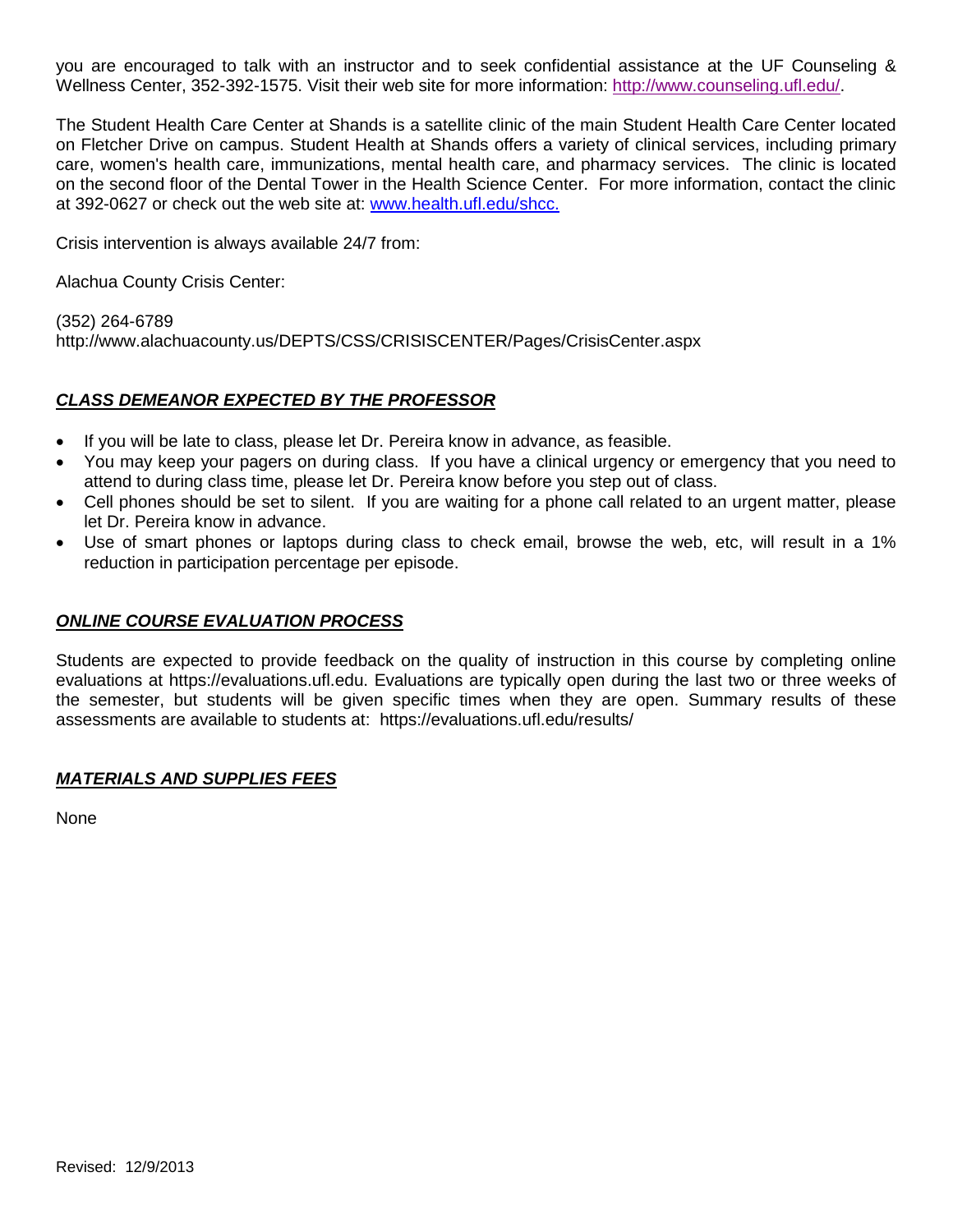# *IMPORTANT CLASS DATES*

| 1/6/2013  | First day of class<br>Schedule student-led journal article discussions<br>Schedule oral case presentations                 |  |  |  |  |  |
|-----------|----------------------------------------------------------------------------------------------------------------------------|--|--|--|--|--|
| 1/20/2013 | No class - MLK Holiday                                                                                                     |  |  |  |  |  |
| 1/27/2013 | Brief in-class presentation of patient selected for case conceptualization<br>assignment<br>Supervisor permission form due |  |  |  |  |  |
| 2/24/2013 | Midterm examinations distributed                                                                                           |  |  |  |  |  |
| 3/3/2013  | No class - Spring Break                                                                                                    |  |  |  |  |  |
| 3/10/2013 | Midterm examinations due                                                                                                   |  |  |  |  |  |
| 3/17/2013 | First draft of written case conceptualizations due                                                                         |  |  |  |  |  |
| 4/14/2013 | Final draft of written case conceptualizations due                                                                         |  |  |  |  |  |
| 4/21/2013 | Case presentations                                                                                                         |  |  |  |  |  |

## *COURSE READINGS*

#### Week 1

1. U.S. Department of Health and Human Services. *Healthy People 2010 Women's and Men's Health: A Comparison of Select Indicators.* Washington, D.C.: U.S. Government Printing Office, July 2009.

#### **REQUIRED**.

2. Literature Review on Effective Sex- and Gender-Based Systems/Models of Care

Produced for the Office on Women's Health w ithin the within the within the within the within the within the within the within the within the within the within the within the within the within the within the within the wit Uncommon Insights, LLC.

Purchase Order # HHSP233200600978P

Authors:

Christine Brittle, Ph.D. Founder, Uncommon Insights, LLC Chloe E. Bird, Ph.D.

Senior Sociologist, RAND Corporation January 30, 2007

## **RECOMMENDED: ALL; REQUIRED: UNDERLINED SECTIONS.**

3. U.S. Department of Health and Human Services, ministration. Women's ministrations of Services and S ervices and S environment of Health and Human Services, Health USA 2006. Rockville, Maryland: U.S. Department of Health and Human Services, 2006.

## **RECOMMENDED: ALL; REQUIRED: INTRODUCTION, HEALTH INDICATORS**

4. Exploring the Biological Contributions to Human Health: Does Sex Matter?

Theresa M. Wizemann and Mary-Lou Pardue, Editors, Committee on Understanding the Biology of Sex and Gender Differences, Board on Health Sciences Policy

ISBN: 0-309-51190-9, 288 pages, 6 x 9, (2001)

Revised: 12/9/2013 This PDF is available from the National Academies Press at: http://www.nap.edu/catalog/10028.html